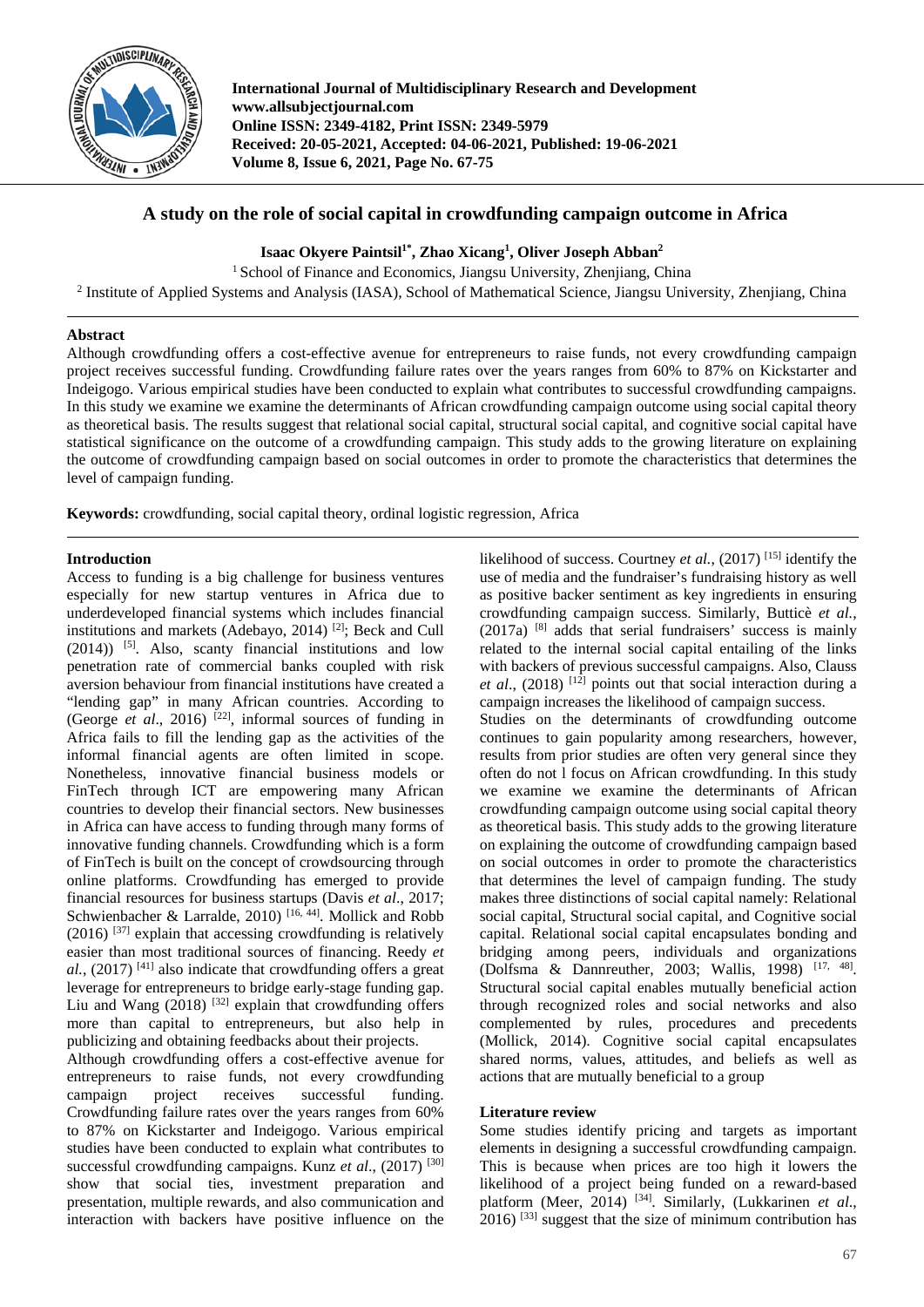a negative influence on the number of investors as well as the amount raised. However, Saxton & Guo,  $(2014)$ <sup>[43]</sup> uncover that price is not a significant factor among capital providers. Hu *et al.*, (2015)<sup>[28]</sup> claim that the top 10% of capital providers contribute the highest margin of funds in crowdfunding campaigns. Furthermore, Hu *et al*., (2015) [28] stress that even where campaign product alternatives are the same, high buyers may continue to invest in the more expensive alternatives.

With respect to rewards-based crowdfunding, (Mollick & Nanda, 2016) claim that a greater number of reward levels is strongly associated with crowdfunding campaign outcome. Nonetheless, it is also argued that the number of reward tiers should not essentially be extended indeterminately, since less meaningful reward tiers are typical to successful campaigns (Chen *et al*., 2016). Hörisch (2015) and Hobbs *et*   $al$ ,  $(2016)$ <sup>[26]</sup> also argue that, the existence of reward tiers does not necessarily guarantee success but rather the quality of rewards that stimulates capital providers. Furthermore, capital providers must be given a variety of options to choose from reward-based platforms (Hu *et al.*, 2015)<sup>[28]</sup>. Kraus *et al*., (2016) [29] stress that the impact of rewards on the successful outcome of crowdfunding is not straightforward. Boeuf *et al.*, (2014) <sup>[6]</sup> reveal that public acknowledgment is more vital than material reward for capital providers who contributes towards theater projects in Kickstarter. Intriguingly, it is argued that an add-on material reward can sometimes negatively affect the keenness of capital providers to contribute. Thürridl & Kamleitner  $(2016)$ <sup>[45]</sup>, study the role of different rewards in successful and unsuccessful crowdfunding campaigns. Their results suggest that collective rewards typical to culture campaigns lead more frequently to success than pure pre-sales that are specific to novel products. However, we cannot also imply that people engage in just funding projects that provides sensational experiences as a reward. Chen *et al*., (2016) [9] observe that utilitarian products often achieve higher donation levels than hedonic products on Kickstarter.com. Agrawal *et al.*, (2015)<sup>[3]</sup>, suggest that crowdfunding tendency grows in correlation with the accumulated capital in equity-based crowdfunding. Hence, the early success of a particular campaign is likely to intensify the probability of a campaign attaining its funding (Agrawal *et al*., 2015; Colombo *et al*., 2015; Fondevila-Gascón *et al*., 2015) [3, 14, <sup>19]</sup>. Colombo *et al.*, (2015)<sup>[14]</sup> reveal that crowdfunding campaigns that record more capital providers and also receive a greater proportion of their campaign target during the first one-sixth period of the campaign duration are more likely to succeed. Galuszka & Brzozowska, (2017) [21] argue that some fundraisers invest some of their private money in campaign projects to signal early success. However, Lukkarinen *et al.*, (2016)<sup>[33]</sup> argue that there is still little evidence to support the effect of early success on crowdfunding campaigns.

Zheng *et al.*,  $(2014)$ <sup>[51]</sup> argue that successful crowdfunding also depends on what is valued by capital providers. Cholakova and Clarysse  $(2015)$   $[10]$  report that the motivation for capital providers to contribute towards crowdfunding is divers including rewards and financial returns, help other people in need and support a cause, and to form relationships and be part of a community (Galuszka & Brzozowska, 2017; Gerber & Hui, 2014; Lam & Law, 2016) <sup>[21, 23, 31]</sup>. Ryu and Kim) 2015) <sup>[42]</sup> classify six incentives that motivates capital providers namely: interest, playfulness, philanthropy, reward, relationship, and recognition.

They also identify four categories of crowdfunding sponsors, namely, the angelic backer who characterized by philanthropic motives, the reward hunter who is characterized by reward motives, the avid fan who characterized by several motives except rewards, and the tasteful hermit who are similar to the avid fans but are less driven by recognition and relationship motives). Choy and Schlagwein  $(2016)$ <sup>[11]</sup> also categorized crowdfunding capital providers into four categories namely: the intrinsicindividual, the intrinsic-social, the extrinsic-individual, and the extrinsic-social motivations. On another hand, Gerber and Hui  $(2014)$ <sup>[23]</sup> explain that distrust for a fundraiser's management of funds often discourages capital providers. This situation is often associated with platforms where the fundraiser full access to the funds even when the campaign target has not been met.

#### **Social capital theory**

In the past decade there has been an increase in references to social capital in academic literature (Aldridge *et al*., 2002). Adam & Rončević,  $(2016)$ <sup>[1]</sup> argue that this growth in research and application of social capital theory to diverse areas characterizes an unparalleled acceptance, study and application. Further, Grootaert, Christiaan & Van Bastelar  $(2002)$ <sup>[24]</sup> argue that the concept of social capital applies itself to different use as it is very general, and one may advance study on any social entity or situation through the framework of social capital.

Social capital theory offers a good insight to determining the potent signals that determine crowdfunding outcome. Entrepreneurs can invest social capital through social networking to signal the underlying quality of their projects to potential contributors to achieve economic benefits. Platform operators in this case act as social promoters through online sources. From the social capital perspective, the entrepreneur aiming to maximize the benefits of social capital must showcase a fundamentally reliable network signal (Fan & Mahadevan, 2019)<sup>[18]</sup>.

Efforts to comprehensively theorize social capital have resulted in some theoreticians recognizing diverse forms and types. Some distinctions or types of social capital are bonding and bridging or relational, structural, and cognitive. According to Dolfsma & Dannreuther  $(2003)$ <sup>[17]</sup>, bonding is horizontal, since it occurs among peers within a society while bridging is vertical and occurs between communities. Also, Wallis  $(1998)$ <sup>[48]</sup> explain bonding capital as local and found among people who live in the same communities. Further, he refers to bridging capital as extending to individuals and organizations. Regarding bonding and bridging or relational dimension of social capital, social trust is the ingredient. Some scholars highlight the importance of social trust (Coleman, 1988; Fukuyama, 1995; Putnam, 1993)<sup>[13, 20, 40]</sup>. Trust essentially serve as a gauge of social solidity and plays a crucial role in the exchange and sharing of knowledge, information, and participation. When shared relationships are not founded on trust, it becomes challenging for an exchange to occur. The underlying principle of trust is that people who can trust others are also more reliable and are prone to collaborating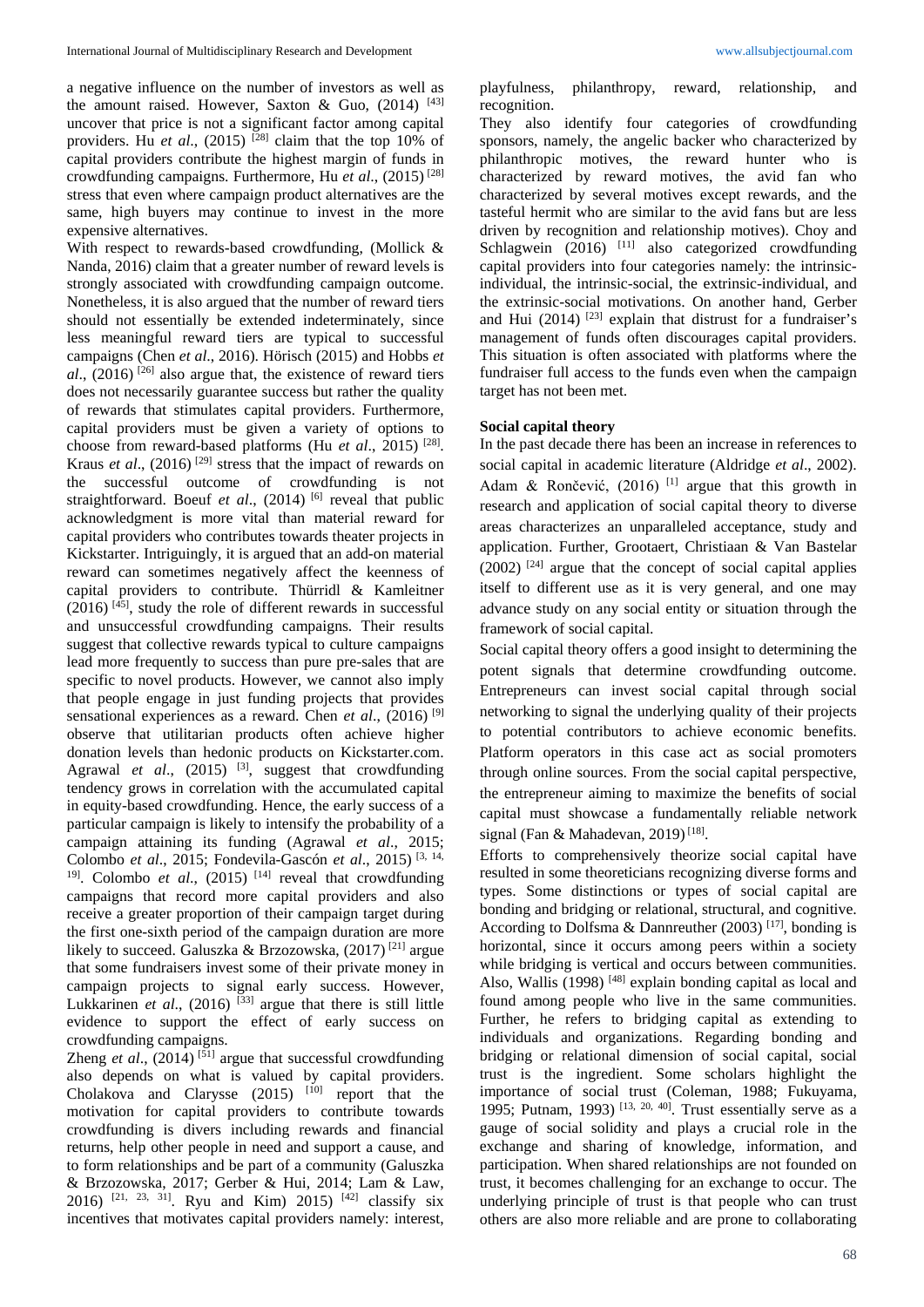with others (Brewer, 2003)<sup>[7]</sup>. Psychologists explain that trust has a significant effect on human behaviour patterns (Wu, 2018)<sup>[49]</sup>. (Zhang & Chen, 2019)<sup>[50]</sup> argue that trust has a persuasive effect on crowdfunding project contributors. Therefore, actions taken by the entrepreneur to appear more visible to the crowd helps to boost the trustworthiness of the entrepreneur as well as the campaign project. We include the availability of a website for the campaign project as signal for trustworthiness since websites provide the avenue for the entrepreneur to provide detailed information concerning the project and also facilitate interaction and feedback. Also, we include the average amount pledged to the funding campaign in the study to signify the level of trustworthiness earned by the fundraiser. This is because pledges provide some credibility and trustworthiness for both the contributor and the fundraiser. Further, we include the provision of a funder's personal information such as full name and personal contact into the study to show the desire to win trust. We hypothesize that:

## **H1:** Relational Social Capital has a significant influence on the level funding contributed to a crowdfunding campaign.

Uphoff (2000) [46] describe structural social capital as a form of social capital that enables mutually beneficial action through recognized roles and social networks and also complemented by rules, procedures and precedents (Hitt & Duane,  $2002$ )<sup>[25]</sup>. Cognitive social capital contains the broader mission of the group, values, and objectives, which are critical for the collective action. We adopt the type of funding, the funding platform and funding duration as the components of cognitive social capital in the study. Funding duration generally refers to the funding campaign period. In some cases, the funding period is determined by the platform policy whiles others depend on the entrepreneur. The average crowdfunding period is estimated to be 90 days on Kickstarter and Indiegogo. Mollick (2014) suggest that the duration of a crowdfunding project has an effect on the outcome of the project. Hence, we hypothesize that:

### **H2:** Cognitive Social Capital has a significant influence on the level funding contributed to a crowdfunding campaign.

Furthermore, Uphoff and Wijayaratna (2000)<sup>[46]</sup>, explain cognitive social capital, as the form which embodies shared norms, values, attitudes, and beliefs. They explain that cognitive social capital inclines people towards mutually beneficial collective action. According to (Nahapiet & Ghoshal, 1998)<sup>[39]</sup>, structural social capital encapsulates the incidence or absence of a network supporting access to people and resources and embraces the impersonal configuration of connections between people or units. Miller  $(1992)$ <sup>[35]</sup> argue that frequent, repeated, and successful interactions between actors increases cooperation rates, which, in turn, can positively influence organizational performance. The study identifies the quality of social strength which is represented by the number of backers to the project and the availability of social media membership as structural social capital variables. We hypothesize that:

**H3:** Structural Social Capital has a significant influence on the level funding contributed to a crowdfunding campaign.

#### **Materials and method**

The data for this study is taken from The Crowdfunding Data Center. The Crowdfunding Data Center specializes in tracking and providing information on various crowdfunding campaigns from around the world. Data on crowdfunding projects involving African countries that ended between 1<sup>st</sup> September 2016 and 30<sup>th</sup> September 2016 are collected for the analysis. Table 1 displays countries, the number of campaigns, and crowdfunding platforms for campaign projects that ended within the period. Overall, 237 crowdfunding projects on Africa launched on Kickstarter.com, Indeigogo.com, and Fundraiser.com are reported within the study period. Kickstarter and Indiegogo are among the leading non-equity-based crowdfunding platforms globally (Steinberg 2012, Mollick 2015). Out of the total number of crowdfunding projects in Africa sample, 11 projects were launched on Kickstarter.com platform whereas 221 projects were launched on indeigogo.com and 5 projects were launched on fundrazrs.com.

Table 2 presents the structure of the data collected for the study. The data includes the identification number, campaign title, category, type of crowdfunding country, a link to the campaign's URL, launch date, end date, flexible fund, fundraiser's name, fundraiser's email, social network sites, project website, campaign target, the amount pledged, and number of backers. Various signals of social capital that motivates potential contributors based on the conceptual framework are extracted from the data. For relational social capital we incorporate the availability of website (WBS), average amount pledged to the project (AVP), and the availability of the fundraiser's personal information (INFO). For cognitive social capital we include the type of crowdfunding (TYP) and the funding duration (DRTN). With respect to structural social capital, we incorporate the number of backers (BKS) and social media account (SMC). The proposed model takes the following structure.

$$
FND = f(DRTN, TYP, INFO, BKS, AVP, WBS, SCM)
$$
 1

Where FND is the crowdfunding campaign level of funding. Since the dependent variable is ranked, we proceed with the analysis using ordinal logistic regression model. The most frequently used ordinal logistic model is the proportional odds model (POM) expressed bellow as:

$$
y_i^* = x_i + \varepsilon_i \tag{2}
$$

Since the dependent variable is categorized and ordered the formula above can be expressed as:

$$
ln\left(\frac{\sum pr(Y \leq j|X)}{1 - \sum pr(Y \leq j|X)}\right) = \alpha_j + \beta_i X_{i,1},
$$
  

$$
i = 1 \dots k, j = 1,2,\dots, p-1
$$

Where  $\alpha_j$  is the threshold,  $\beta_i$  is a parameter,  $X_{i,1}$  is the set of independent variables. The analysis is conducted using *R* statistical software version 3.6.1 in an *R* studio version 1.2.1335 (*R* is a free statistical software for computing and graphics).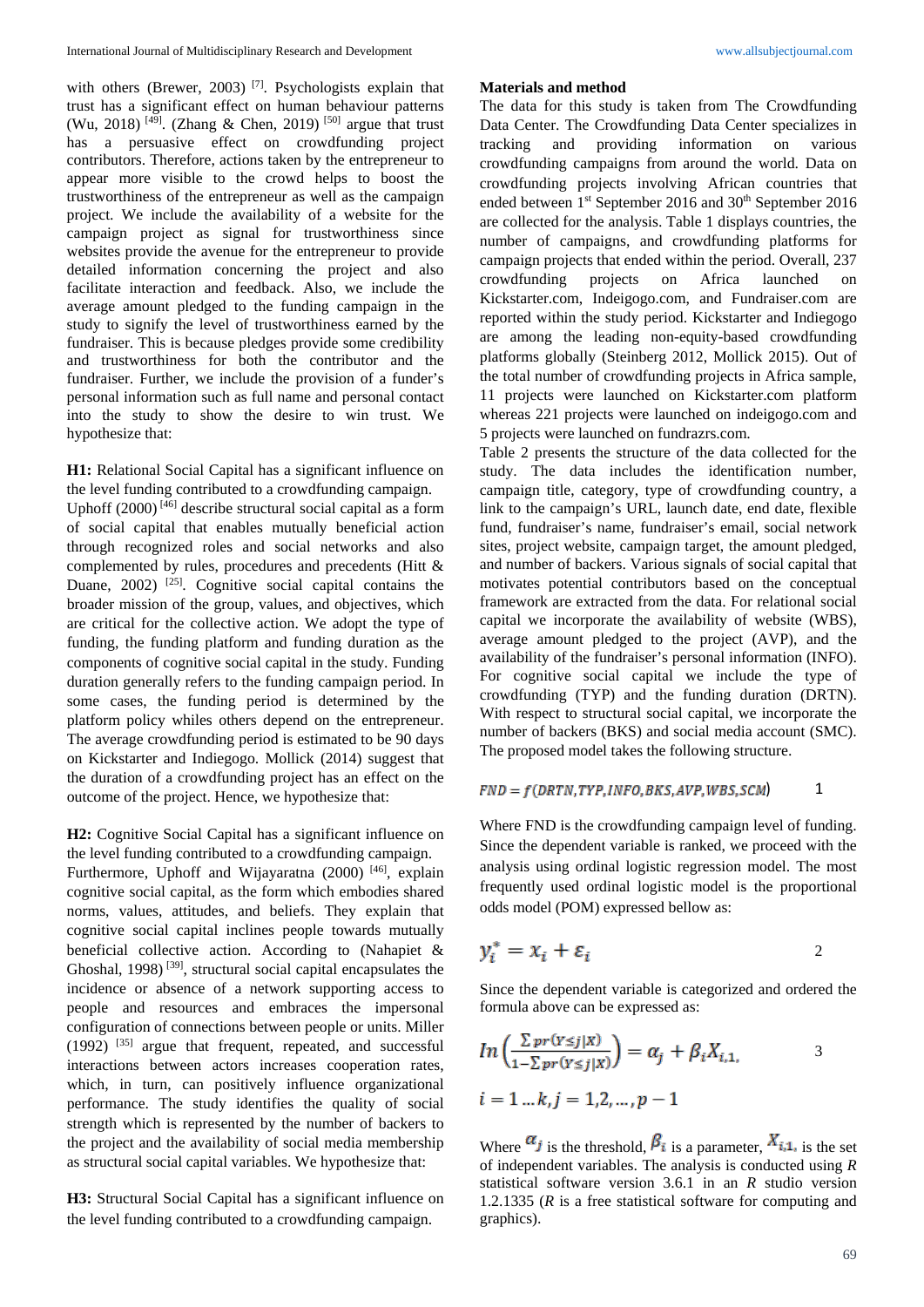| Country      | No. of Projects | Kickstarter      | Indeigogo        | <b>Fundrazr</b> |
|--------------|-----------------|------------------|------------------|-----------------|
| Benin        | 3               |                  | $\overline{3}$   |                 |
| Botswana     | $\sqrt{2}$      | $\,1$            | $\,1$            |                 |
| Congo DRC    | $\overline{c}$  | $\,1\,$          | $\mathbf{1}$     |                 |
| Cameroon     | $\overline{9}$  |                  | $\overline{9}$   |                 |
| Cape Verde   | $\sqrt{2}$      | $\boldsymbol{2}$ |                  |                 |
| Algeria      | $\mathbf{1}$    |                  | $\mathbf{1}$     |                 |
| Egypt        | 15              |                  | 15               |                 |
| Ethiopia     | $\overline{3}$  | $\mathbf{1}$     | $\overline{c}$   |                 |
| Ghana        | 10              |                  | $10\,$           |                 |
| Kenya        | 19              |                  | 19               |                 |
| Liberia      | $\mathbf{1}$    |                  | $\mathbf 1$      |                 |
| Morocco      | $\,8\,$         |                  | $\boldsymbol{7}$ | $\mathbf{1}$    |
| Madagascar   | $\overline{2}$  |                  | $\mathbf{1}$     | $\mathbf{1}$    |
| Mali         | $\mathbf{1}$    | $\mathbf{1}$     | $\mathbf 1$      | $\mathbf{1}$    |
| Mauritius    | $\sqrt{2}$      |                  | $\sqrt{2}$       |                 |
| Malawi       | $\mathbf{1}$    |                  | $\mathbf 1$      |                 |
| Mozambique   | 4               |                  | $\overline{4}$   |                 |
| Namibia      | $\mathbf{1}$    |                  | $\mathbf{1}$     |                 |
| Niger        | $\mathbf{1}$    | $\mathbf 1$      |                  |                 |
| Nigeria      | 37              |                  | 37               |                 |
| Rwanda       | $\mathfrak{Z}$  |                  | $\mathfrak{Z}$   |                 |
| Senegal      | $\mathbf{1}$    |                  | $\,1\,$          |                 |
| Somalia      | $\,1$           |                  | $\,1$            |                 |
| Tunisia      | $\overline{7}$  |                  | $\boldsymbol{7}$ |                 |
| Tanzania     | $\overline{9}$  |                  | $\overline{9}$   |                 |
| Uganda       | 18              | $\mathbf{1}$     | 17               |                 |
| South Africa | 64              | $\overline{c}$   | 60               | $\overline{2}$  |
| Zambia       | $\sqrt{6}$      | $\,1\,$          | 5                |                 |
| Zimbabwe     | $\overline{4}$  |                  | $\overline{4}$   |                 |
| Total        | 237             | 11               | 221              | 5               |

**Table 1:** List of countries sampled

# **Table 2:** Selected attributes from The Crowdfunding Data Center.

| <b>Variable</b>   | <b>Description</b>                                                                 | Data Type           |
|-------------------|------------------------------------------------------------------------------------|---------------------|
| ID                | Project index number                                                               | Letters and numbers |
| Percentage funded | Percentage of funding target raised over the campaign                              | <b>Numbers</b>      |
| Date added        | The date a specific crowdfunding campaign was launched.                            | Date                |
| <b>End Date</b>   | The date a crowdfunding project was closed on the platform.                        |                     |
|                   | Animals, Arts, Comics, Community, Dance, Design, Education, Environment,           |                     |
| Category          | Fashion, Film, Food, Gaming, Health, Music, Photography, Politics, Religion, Small | Text                |
|                   | business, Sports, Technology, Theater, Transmedia, Video, Writing.                 |                     |
| <b>Types</b>      | The type of crowdfunding                                                           | Text                |
| Platform          | The name of the crowdfunding platform                                              |                     |
| Link              | Link to information on the crowdfunding campaign                                   | Text                |
| Title             | The title for a specific crowdfunding project.                                     | Text                |
| Country           | The host country of the crowdfunding project                                       | Text                |
| Target            | Amount of money the fundraiser targets.                                            | Currency            |
| Number of backers | Number of projects backed by creator.                                              | Number              |
| Average pledged   | Average amount of money pledged over time.                                         | Number              |
| Creator's name    | The name of the crowdfunding fundraiser                                            | Text                |
| Flexible fund     | The option to receive funding amount even if funding target is not reached.        |                     |
| Website           | Availability of project website                                                    | Text                |
| Twitter account   | Fundraiser or project Twitter account.                                             | Text                |
| Facebook account  | Fundraiser or project Facebook account.                                            | Text                |
| Youtube account   | Fundraiser or project Youtube account.                                             | Text                |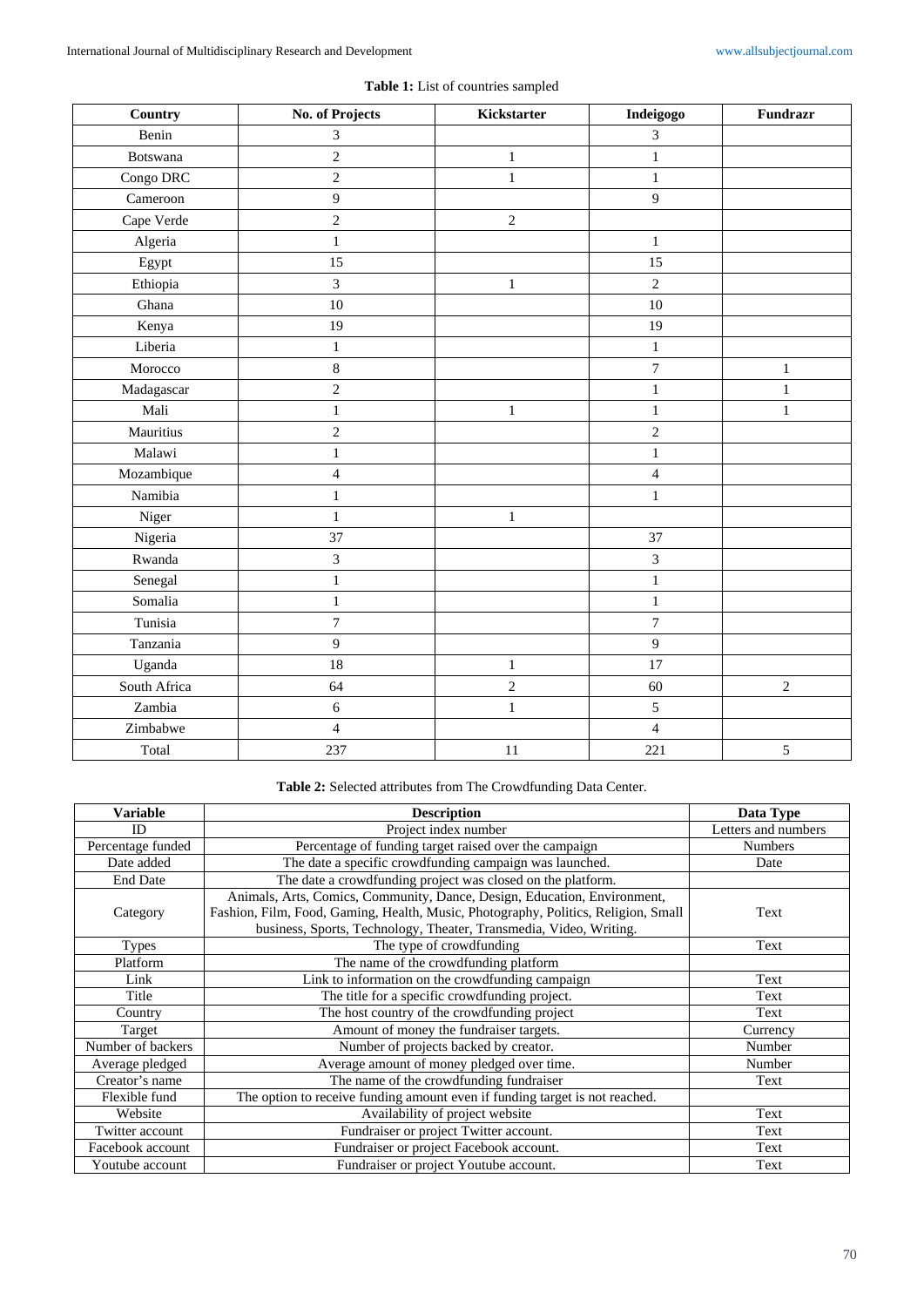#### **Results**

Table 3 presents the data preprocessing and the frequency of both the response variables and the predictors. We can observe that 210 projects recorded a funding level that is between 0% to 20%, 12 projects recorded a funding level between 21% to 40%, 2 projects recorded a funding level between 41% to 60%, 3 projects recorded a funding level between 61% to 80%, 6 projects recorded a funding level between 81% to 100%, and 4 projects recorded a funding level above 101%. Also, with respect to the type of crowdfunding, 3 projects are donation-based crowdfunding, and 234 projects are rewards based crowdfunding projects. Similarly, 3 projects did not have the fundraiser's

information and 234 projects produced the fundraiser's information with respect to the availability of websites, 226 projects did not have websites whereas 11 projects had websites. Again 191 projects where not publicized on social media whereas 46 projects were on social media.

Table 4 present the summary statistics of the numerical variables in the study. We can notice that the lowest duration for a project is one day and the maximum is 212 days. Also, the minimum number of backers for a project is zero whereas the maximum is 276. The mean average amount pledged is \$27.16 and the maximum amount is \$512.50.

| Table 3: Data preprocessing and summary |  |  |
|-----------------------------------------|--|--|
|-----------------------------------------|--|--|

| <b>Variable</b>          |            | <b>Preprocessing Value</b> | Frequency      |
|--------------------------|------------|----------------------------|----------------|
| Response                 |            |                            |                |
| Percentage of funding    | <b>FND</b> |                            |                |
| $0 - 20$                 |            | $\boldsymbol{0}$           | 210            |
| $21 - 40$                |            | 1                          | 12             |
| $41 - 60$                |            | $\overline{2}$             | $\overline{c}$ |
| $61 - 80$                |            | 3                          | 3              |
| $81 - 100$               |            | $\overline{4}$             | 6              |
| $101+$                   |            | 5                          | $\overline{4}$ |
| Predictors               |            |                            |                |
| Type of crowdfunding     | <b>TYP</b> |                            |                |
| Donation                 |            | $\overline{0}$             | 3              |
| Rewards                  |            | и                          | 234            |
| Fundraiser's information | INFO       |                            |                |
| No                       |            | $\overline{0}$             | 3              |
| Yes                      |            | и                          | 234            |
| Website                  | WBS        |                            |                |
| No                       |            | $\boldsymbol{0}$           | 226            |
| Yes                      |            | ٠                          | 11             |
| Social Media             | <b>SCM</b> |                            |                |
| No                       |            | $\boldsymbol{0}$           | 191            |
| Yes                      |            |                            | 46             |

#### **Table 4:** Data preprocessing and summary statistics

|                   |      | <b>Minimum</b> | <b>Median</b> | Mean  | <b>Maximum</b> |
|-------------------|------|----------------|---------------|-------|----------------|
| <b>Predictors</b> |      |                |               |       |                |
| Duration          | DRTN |                |               | 44    | 212            |
| <b>Backers</b>    | BKS  |                |               |       | 276            |
| Average pledge    | AVP  |                |               | 27.16 | 512.50         |



**Fig 1:** Correlation plot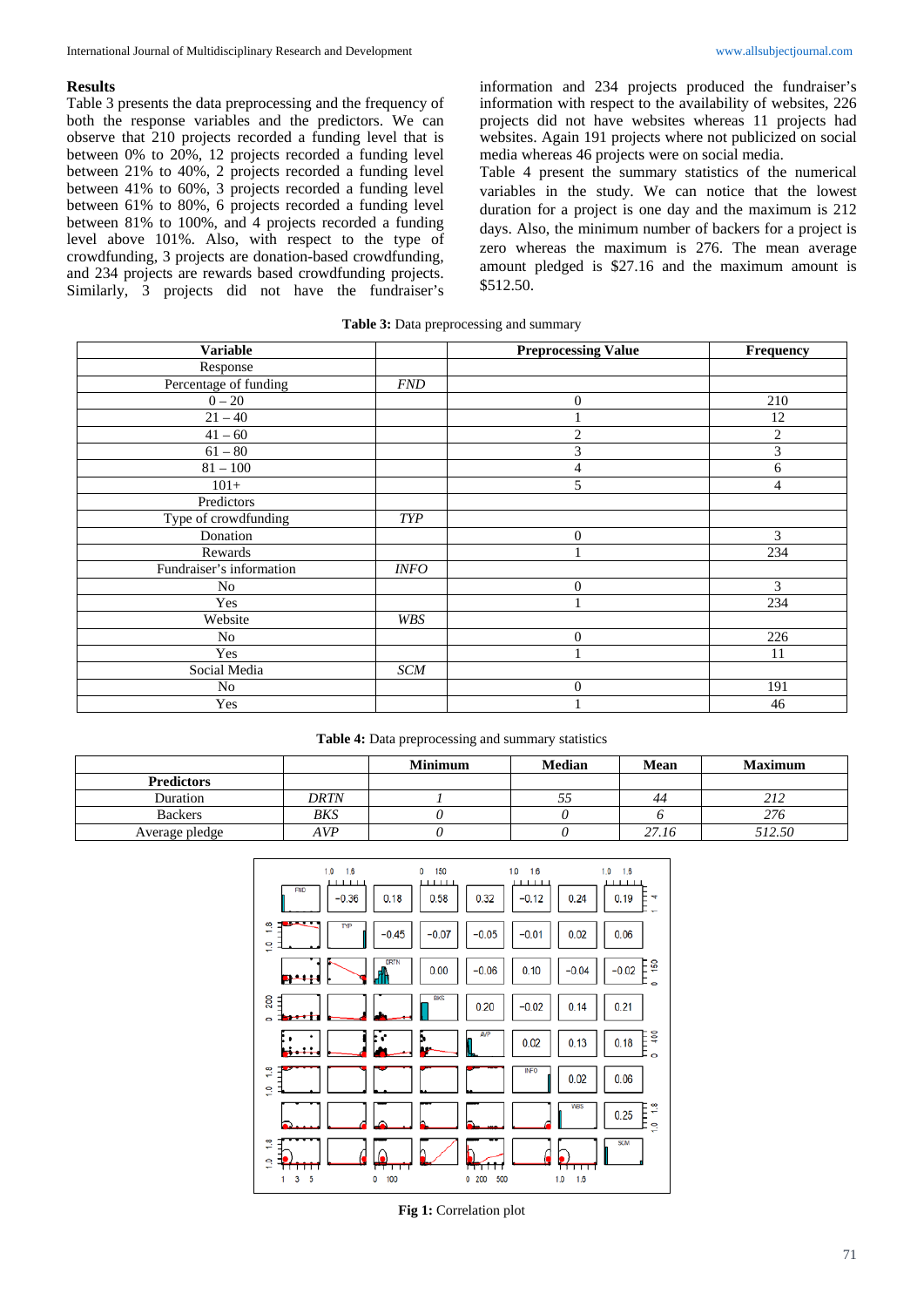Figure 1 presents the scatter plot of matrices for the variables used in the study. The lower off-diagonal shows the scatter plot, a regression line for a given pair of variables, and a diagonal histogram of each variable whereas the upper of diagonal shows the pairwise Pearson correlation. We can observe that the level of funding has strong correlation with the number of backers, giving us a first indication that the number of backers have a strong relationship with the level of funding.

| <b>Table 5:</b> Estimated results for ordinal logistic regression (Log) |  |
|-------------------------------------------------------------------------|--|
| odds units)                                                             |  |

|                       | <b>Dependent Variable</b> |
|-----------------------|---------------------------|
|                       | <b>FND</b>                |
| <b>TYP1</b>           | $-3.990***(1.436)$        |
| DRTN                  | 0.015(0.013)              |
| BKS                   | $0.121***(0.022)$         |
| AVP                   | $0.005**$ (0.003)         |
| INFO 1                | $-3.162***(1.413)$        |
| WBS 1                 | $-0.092(1.049)$           |
| SCM 1                 | 0.710(0.705)              |
| <b>Observations</b>   | 179                       |
| Log likelihood        | $-56.06146$               |
| Pseudo $\mathbb{R}^2$ | 54.21                     |
| AIC                   | 136.1229                  |

Note: \* p<0.1; \*\*p<0.05; \*\*\* p<0.01

Table 5 presents the logit coefficients in log odds units and standard errors (in parenthesis) for the model. It can be observed that the coefficient of the creation of a website for the project (*WBS*) is not statistically significant at 10% significance level, however, the availability of the creator's information (*INFO 1*), and the average dollar amount pledged to the project (*AVP*) have statistically significant coefficients at 1% significant level and 5% significant level. Hence, we accept Hypothesis 1that Relational Social Capital has a significant influence on contributor's funding intentions. Similarly, the coefficient value of the campaign duration (*DRTN*) is not statistically significant at 10% significance level, however, the type of crowdfunding (*TYP 1*) has a statistically significant coefficients at 1% significant level. Hence, we accept Hypothesis 2 that Cognitive Social Capital has significant influence on contributions to crowdfunding projects. Also, the use of social media (*SCM*) is not statistically significant, however, the number of backers (*BKS*) is statistically significant at 1% significant level, hence, we accept the Hypothesis 3 that Structural Social Capital has significant influence on contributions to crowdfunding.

Table 6: Estimated results for ordinal logistic regression (Relative risk ratios)

|                     | <b>Dependent Variable</b> |
|---------------------|---------------------------|
|                     | <b>FND</b>                |
| TYP 1               | $0.019***(1.436)$         |
| DRTN                | 1.015(0.013)              |
| <b>BKS</b>          | $1.128***(0.022)$         |
| AVP                 | $1.005**$ (0.003)         |
| INFO 1              | $0.042***(1.413)$         |
| WBS 1               | 0.912(1.049)              |
| SCM 1               | 2.035(0.705)              |
| <b>Observations</b> | 179                       |
| Log likelihood      | $-56.06146$               |
| Pseudo $R^2$        | 54.21                     |
| AIC                 | 136.1229                  |

Note: \*p<0.1; \*\*p<0.05; \*\*\*p<0.01

Table 6 presents the relative risk ratios which are the exponentiated value of the logit coefficients in Table 6.5 to enable an easier interpretation of the coefficients. Holding every other, variable constant when the type of crowdfunding (*TYP*) changes, the level of contributions has a 0.019 likelihood to be in a higher category. Also, holding other variables constant, when the number of backers (*BKS*) increase by one unit, it is 1.128 times likely that the level of funding will be in a higher category. Thus, the odds of moving to a higher category of funding is 128% when the number of backers (*BKS*) increase by 1 unit. Keeping all other variables constant, when the average pledged (*AVP*) increase by 1 unit, it is 1.005 times likely that the level of contribution to the project will be in a higher category. In other words, the odds of moving to a higher category is 5 % when the average pledged to the project increase by 1 unit. Again, keeping all other variables constant in the model, when information about the fundraiser (*INFO*) increase by 1 unit, it is 0.042 times likely that the level of funding will move to a higher category or the odds of the level of funding moving to a higher category when the amount of information about the fundraiser increase by 1 unit is 958% unlikely.

**Table 7:** Test of parallel lines

| <b>Test for</b>       | Chi Square | Df | p-value |
|-----------------------|------------|----|---------|
| <i><b>Omnibus</b></i> | 26.18      | 28 | 0.56    |
| TYP <sub>1</sub>      | 1.18       | 4  | 0.88    |
| <b>DRTN</b>           | 0.27       |    | 0.99    |
| <b>BKS</b>            | 7.51       |    | 0.11    |
| <b>AVP</b>            | 0.63       |    | 0.96    |
| INFO <sub>1</sub>     | $-1.53$    |    | 0.99    |
| WBS 1                 | 7.62       |    | 0.11    |
| SCM 1                 | 1.67       |    | 0.80    |

Table 7 presents the rests for the Brant's test of parallel lines to determine whether the relationships between the independent variables and the logits are the same for all the logits. Observing the *p-values* for all the variables, we fail to reject the null hypothesis that the slope parameters are the same across the response categories indicating that the ordinal logit model is appropriated to fit the relationships between the dependent and the independent variables.

**Table 8:** Test of Goodness of fit

| <b>Hosmer and Lemeshow Test (Ordinal model)</b> |                                      |         |  |  |  |
|-------------------------------------------------|--------------------------------------|---------|--|--|--|
| Chi Squared                                     |                                      | p-value |  |  |  |
| 22.95                                           | 35                                   | 0.94    |  |  |  |
|                                                 | Lipsitz Goodness of fit test         |         |  |  |  |
| LR statistic                                    |                                      | p-value |  |  |  |
| 9.0641                                          |                                      | 0.4314  |  |  |  |
|                                                 | Pulkstenis-Robinson Chi-Squared Test |         |  |  |  |
| Chi Squared                                     |                                      | p-value |  |  |  |
| 5.1611                                          | 13                                   | 0.97    |  |  |  |

Table 8 shows the Hosmer and Lemeshow test, Lipsitz goodness of fit test, and the Pulkstenis-Robinson chi-square test to estimate the goodness of fit test statistic. It can be noticed that the Hosmer and Lemeshow test statistic is not significant with the *p-value* of 0.99 indicating that the estimated logit model fit the data at a convenient level. Lipsitz goodness of fit test is not statistically significant with *p-value* of 0.431. Similarly, the Pulkstenis-Robinson chi-square test is not significant with the *p-value* of 0.99 indicating that the model fits the data at a convenient level.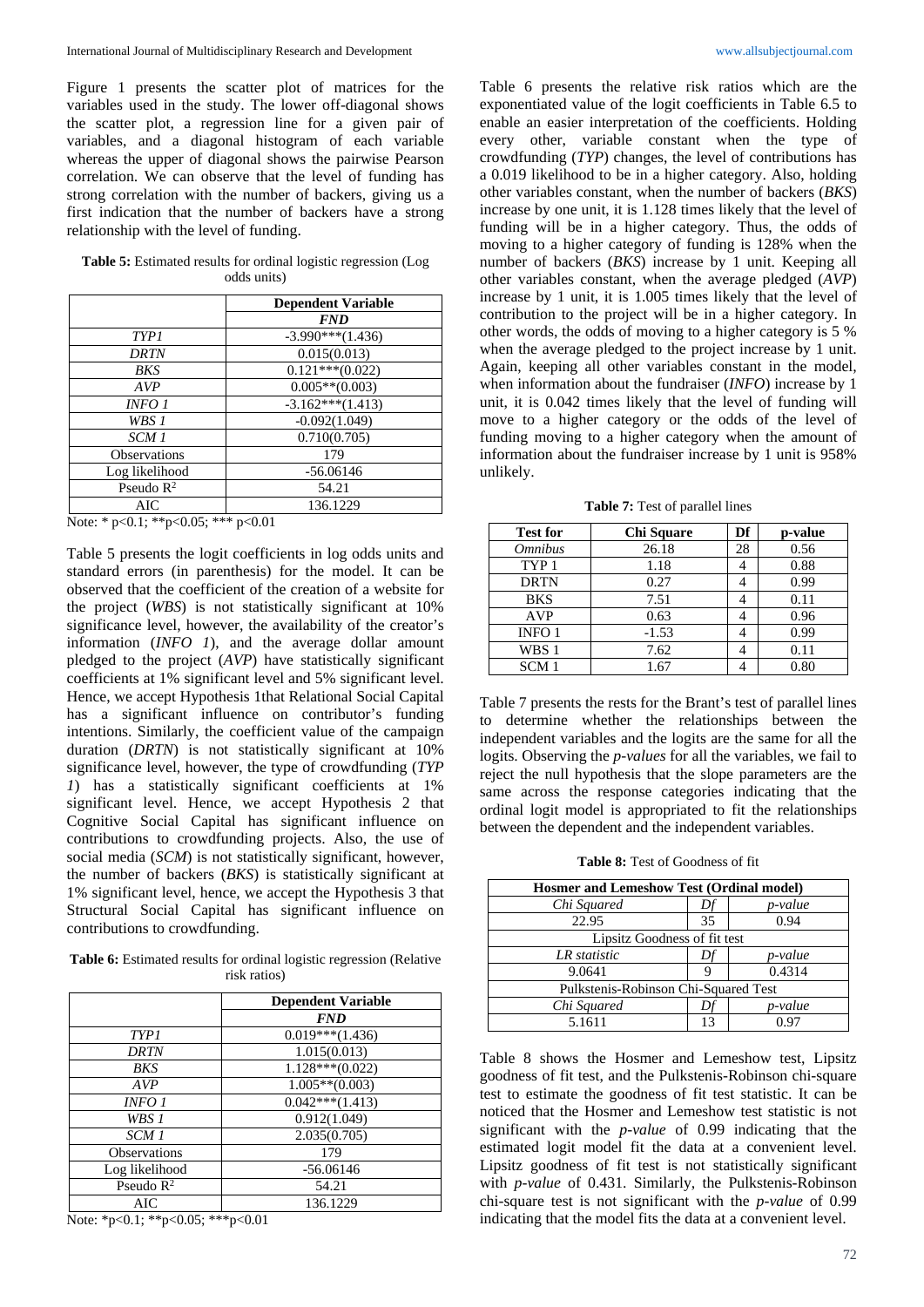### **Discussion**

The results of our empirical study clearly confirm that capital providers for crowdfunding projects do so based on social capital ends. Based on the findings it can be said that social capital is crucial to the intentions of funders to engage in funding crowdfunding projects. The results suggest that funders lookout for elements of Relational Social Capital to build trust in order to boost their intentions to contribute. This finding concurs with Moysidou & Hausberg (2020) that explain that trust in platform and trust in creator are crucial to funder's decision making. We observed that the provision of the fundraiser's information is crucial in generating trust for the project. Also, the type of campaign platform used for the project has a significant impact on the minds of capital providers. This is because crowdfunding is relatively a new phenomenon in Africa and people tend to trust campaign platforms that are experienced and popular.

Also, the study reveal that funders take into consideration Cognitive Social Capital that promotes shared goals and values. The study supplied evidence that the type of crowdfunding is a crucial part in the investment decision of capital providers. This is because capital providers do so for different purposes which might include altruistic purposes or profit. For instance, a person seeking altruistic motives would be encouraged to do so based on the goals and values that he shares with the crowdfunding project. We also observed that the average amount pledge to the project is significant to decision making to contribute towards crowdfunding. This finding concurs with Mollick (2014), however, in contrast to Mollick (2014) with regards to the kind of effect on the investment decision making of capital providers, our findings suggest that the average pledged to the project contributes positively to funding decision. Further, funders pay attention to Structural Social Capital in the form of robust social networking in their decision to contribute towards crowdfunding. The results suggest that the number of backers to the crowdfunding project is key to the campaign outcome.

## **Conclusion**

In this study, we examined the determinants of the level of crowdfunding outcome based on social capital theory. The study helps us to understand that capital providers are often motivated by social capital needs. Thus, social capital is crucial to the intentions of funders to engage in funding crowdfunding projects. The results suggest that capital providers are motivated by Relational Social Capital to develop trust for the project. The study revealed that the provision of the fundraiser's information is crucial for ensuring that relational social capital is signaled to capital providers. By the same token the study uncovered that the platform through which the crowdfunding is advertised also contributes in a significant way ton relational social capital. Also, the study revealed that capital providers depend on signals of Cognitive Social Capital which is mainly about the shared goals and values of the project. Hence, we found that the type of crowdfunding is decisive in signaling Cognitive Social Capital to capital providers. Similarly, the study provided evidence that the average amount pledge to the project also has a significant signaling of Cognitive Social Capital to capital providers. Furthermore, we found evidence that signals of Structural Social Capital have a significant impact on capital provider's investment decisions. The results suggest that the number of backers signals Structural Social Capital to capital providers.

# **References**

- 1. Adam F, Rončević B. Social Capital: Recent Debates and Research Trends: Social Science Information, 2016. https://doi.org/10.1177/0539018403042002001
- 2. Adebayo DNA. Impact of Micro and Small Business Entrepreneurship on Poverty Reduction in Ibadan Metropolis, South Western Nigeria, 2014. https://www.academia.edu/12386407/Impact\_of\_Micro \_and\_Small\_Business\_Entrepreneurship\_on\_Poverty\_R eduction\_in\_Ibadan\_Metropolis\_South\_Western\_Niger ia
- 3. Agrawal A, Catalini C, Goldfarb A. Crowdfunding: Geography, Social Networks, and the Timing of Investment Decisions. Journal of Economics & Management Strategy, 2015:24(2):253–274. https://doi. org/10.1111/jems.12093
- 4. Aldridge, Halpern, Fitzpatrick. Social capital: A Discussion paper, 2002.
- 5. Beck T, Cull R. Small- and medium-sized enterprise finance in Africa, 2014, 36.
- 6. Boeuf B, Darveau J, Legoux R. Financing Creativity: Crowdfunding as a New Approach for Theatre Projects. International Journal of Arts Management, 2014, 16.
- 7. Brewer GA. Building Social Capital: Civic Attitudes and Behavior of Public Servants. Journal of Public Administration Research and Theory,2003:13(1):5–26. https://doi.org/10.1093/jpart/mug011
- 8. Butticè V, Colombo MG, Wright M. Serial Crowdfunding, Social Capital, and Project Success: Entrepreneurship Theory and Practice, 2017. https://doi.org/ 10.1111/etap.12271
- 9. Chen S, Thomas S, Kohli C. What Really Makes a Promotional Campaign Succeed on a Crowdfunding Platform?: Guilt, Utilitarian Products, Emotional Messaging, And Fewer But Meaningful Rewards Drive Donations. Journal of Advertising Research, 2016:56(1):81–94. https://doi.org/10.2501/JAR-2016- 002
- 10. Cholakova M, Clarysse B. Does the Possibility to Make Equity Investments in Crowdfunding Projects Crowd Out Reward–Based Investments?: Entrepreneurship Theory and Practice, 2015. https://doi.org/10.1111/ etap.12139
- 11. Choy K, Schlagwein D. Crowdsourcing for a better world: On the relation between IT affordances and donor motivations in charitable crowdfunding. Information Technology & People, 2016:29(1):221– 247. https://doi.org/10.1108/ITP-09-2014-0215
- 12. Clauss T, Breitenecker RJ, Kraus S, Brem A, Richter C. Directing the wisdom of the crowd: The importance of social interaction among founders and the crowd during crowdfunding campaigns. Economics of Innovation and New Technology, 2018:27(8):709–729. https://doi.org/ 10.1080/10438599.2018.1396660
- 13. Coleman JS. Social Capital in the Creation of Human Capital. American Journal of Sociology, 1988:94:S95– S120. JSTOR. https://www.jstor.org/stable/2780243
- 14. Colombo MG, Franzoni C, Rossi–Lamastra C. Internal Social Capital and the Attraction of Early Contributions in Crowdfunding: Entrepreneurship Theory and Practice, 2015. https://doi.org/10.1111/etap.12118
- 15. Courtney C, Dutta S, Li Y. Resolving Information Asymmetry: Signaling, Endorsement, and Crowdfunding Success. Entrepreneurship Theory and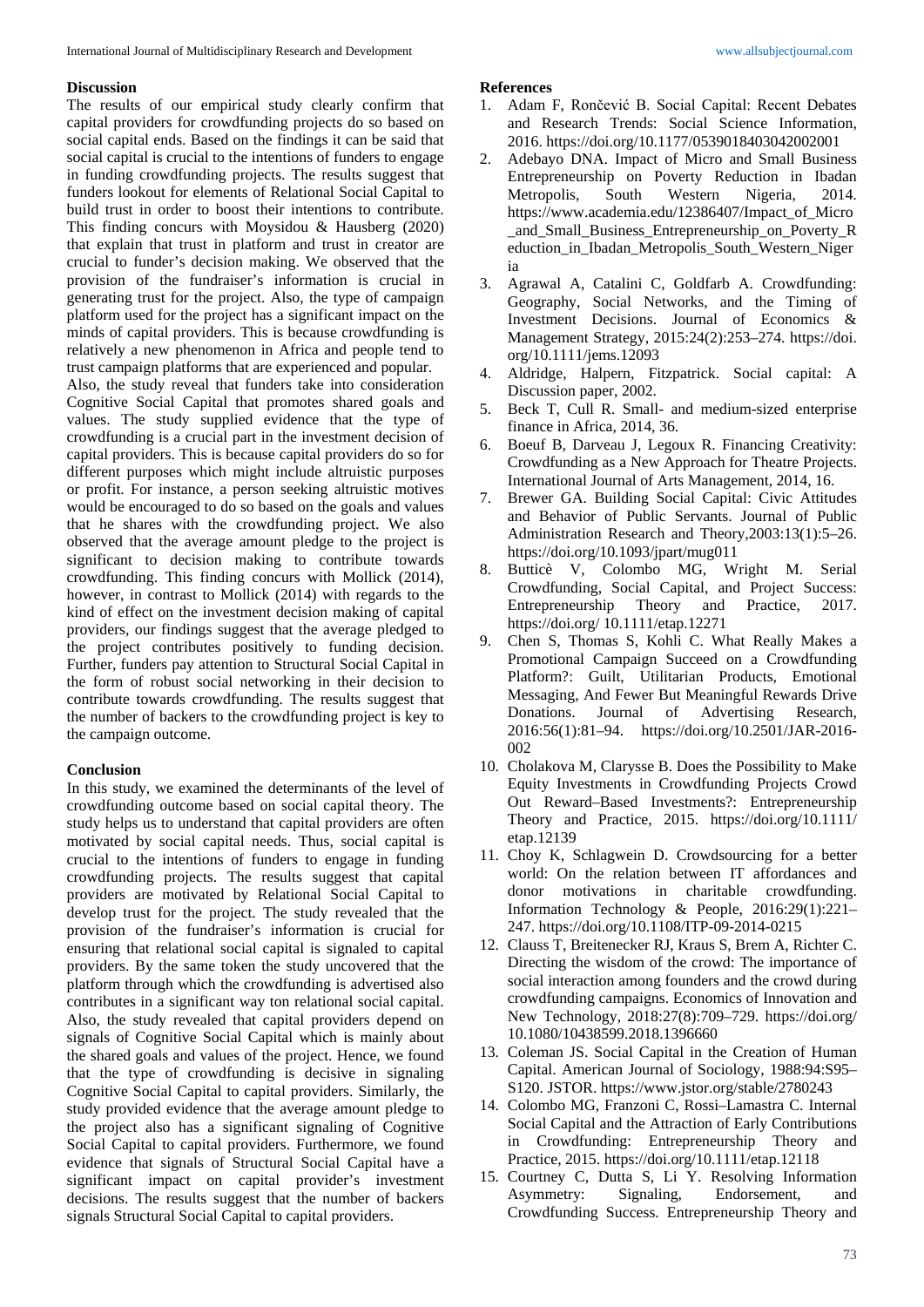Practice, 2017:41(2):265–290. https://doi.org/10.1111/ etap.12267

- 16. Davis BC, Hmieleski KM, Webb JW, Coombs JE. Funders' positive affective reactions to entrepreneurs' crowdfunding pitches: The influence of perceived product creativity and entrepreneurial passion. Journal of Business Venturing, 2017:32(1):90–106. https://doi.org/10.1016/j.jbusvent.2016.10.006
- 17. Dolfsma W, Dannreuther C. Subjects and Boundaries: Contesting Social Capital-Based Policies. Journal of Economic Issues, 2003:37(2):405–413. https://doi.org/ 10.1080/00213624.2003.11506588
- 18. Fan VS, Mahadevan R. The Role of Social Capital and Remote Chinese Villagers' Well-Being. Social Indicators Research, 2019:143(3):1109–1128. https://doi.org/ 10.1007/s11205-018-2020-2
- 19. Fondevila-Gascón JF, Rom-Rodríguez J, Mata-Monforte J, Santana-López E, Masip-Masip P. Crowdfunding as a formula for the financing of projects: An empirical analysis. Revista Científica Hermes - FIPEN, 2015:14:24. https://doi.org/10.21710 /rch.v14i0.230
- 20. Fukuyama F. Social Capital and the Global Economy. Foreign Affairs, 1995:74(5):89–103. JSTOR. https://doi.org/10.2307/20047302
- 21. Galuszka P, Brzozowska B. Crowdfunding and the democratization of the music market. Media, Culture & Society,2017:39(6):833-849. https://doi.org/10.1177/01 63443716674364
- 22. George G, Kotha R, Parikh P, Alnuaimi T, Bahaj AS. Social structure, reasonable gain, and entrepreneurship in Africa. Strategic Management Journal, 2016:37(6):1118-1131.

https://doi.org/10.1002/smj.2381

- 23. Gerber E, Hui J. Crowdfunding: Motivations and Deterrents for Participation. ACM Transactions on Computer-Human Interaction,2014:20:34-32.
- 24. Grootaert, Christiaan, Van Bastelar. Understanding and Measuring Social Capital: A Multidisciplinary Tool for Practitioners. Directions in Development. World Bank, 2002. https://openknowledge.worldbank.org/handle/10 986 /14098
- 25. Hitt MA, Duane R. The Essence of Strategic Leadership: Managing Human and Social Capital. Journal of Leadership & Organizational Studies, 2002:9(1):3-14. https://doi.org/10.1177/107179 190200900101
- 26. Hobbs J, Grigore G, Molesworth M. Success in the management of crowdfunding projects in the creative industries. Internet Research,2016:26:146-166. https:// doi.org/10.1108/IntR-08-2014-0202
- 27. Hörisch J. Crowdfunding for environmental ventures: An empirical analysis of the influence of environmental orientation on the success of crowdfunding initiatives. Journal of Cleaner Production,2015:107:636–645. https://doi.org/10.1016/j.jclepro.2015.05.046
- 28. Hu M, Li X, Shi M. Product and Pricing Decisions in Crowdfunding. Marketing Science,2015:34(3):331-345. https://doi.org/10.1287/mksc.2014.0900
- 29. Kraus S, Richter C, Brem A, Cheng CF, Chang ML. Strategies for reward-based crowdfunding campaigns. Journal of Innovation & Knowledge,2016:1(1):13-23. https://doi.org/10.1016/j.jik.2016.01.010
- 30. Kunz M, Bretschneider U, Erler M, Leimeister JM. An

empirical investigation of signaling in reward-based crowdfunding. Electronic Commerce Research, 2017, 17. https://doi.org/10.1007/s10660-016-9249-0

- 31. Lam PTI, Law AOK. Crowdfunding for renewable and sustainable energy projects: An exploratory case study approach. Renewable and Sustainable Energy Reviews,2016:60(C):11-20. https://econpapers.repec. org/article/eeerensus/v\_3a60\_3ay\_3a2016\_3ai\_3ac\_3ap \_3a11-20.htm
- 32. Liu H, Wang Y. The Value of Crowdfunding: An Explanation Based on Demand Uncertainty and Comparison with Venture Capital. Emerging Markets Finance and Trade, 2018, 54. https://doi.org/10.1080/ 1540496X.2018.1434619
- 33. Lukkarinen A, Teich JE, Wallenius H, Wallenius J. Success drivers of online equity crowdfunding campaigns. Decision Support Systems,2016:87:26-38. https://doi.org/10.1016/j.dss.2016.04.006
- 34. Meer J. Effects of the price of charitable giving: Evidence from an online crowdfunding platform. Journal of Economic Behavior & Organization, 2014:103(C):113-124. https://ideas.repec. org/a/eee/jeborg/v103y2014icp113-124.html
- 35. Miller D. Environmental Fit Versus Internal Fit. Organization Science,1992:3(2):159-178. https://doi. org/10.1287/orsc.3.2.159
- 36. Mollick E, Nanda R. Wisdom or Madness? Comparing Crowds with Expert Evaluation in Funding the Arts. Management Science,2016:62(6):1533-1553. https:// econpapers.repec.org/article/inmormnsc/v\_3a62\_3ay\_3 a2016\_3ai\_3a6\_3ap\_3a1533-1553.htm
- 37. Mollick E, Robb A. Democratizing Innovation and Capital Access: The Role of Crowdfunding: California Management Review, 2016. https://doi.org/10.1525/ cmr.2016.58.2.72
- 38. Moysidou K, Hausberg JP. In crowdfunding we trust: A trust-building model in lending crowdfunding. Journal of Small Business Management,2020:58(3):511-543. https://doi.org/10.1080/00472778.2019.1661682
- 39. Nahapiet J, Ghoshal S. Social Capital, Intellectual Capital, and the Organizational Advantage. The Academy of Management Review,1998:23(2):242-266. JSTOR. https://doi.org/10.2307/259373
- 40. Putnam RD. What makes democracy work? National Civic Review,1993:82(2):101-107. https://doi.org/10. 1002/ncr.4100820204
- 41. Reedy GB, Lavelle M, Simpson T, Anderson JE. Development of the Human Factors Skills for Healthcare Instrument: A valid and reliable tool for assessing interprofessional learning across healthcare practice settings. BMJ Simulation and Technology Enhanced Learning, 2017:3(4). https://doi.org/10.1136/ bmjstel-2016-000159
- 42. Ryu S, Kim YG. A Typology of Crowdfunding Sponsors: Birds of a Feather Flock Together? (SSRN Scholarly Paper ID 2734097). Social Science Research Network, 2015. https://papers.ssrn.com/abstract= 2734097
- 43. Saxton GD, Guo C. Online stakeholder targeting and the acquisition of social media capital. International Journal of Nonprofit and Voluntary Sector Marketing, 2014:19(4):286-300. https://doi.org/10.1002/nvsm. 1504
- 44. Schwienbacher A, Larralde B. Crowdfunding of Small